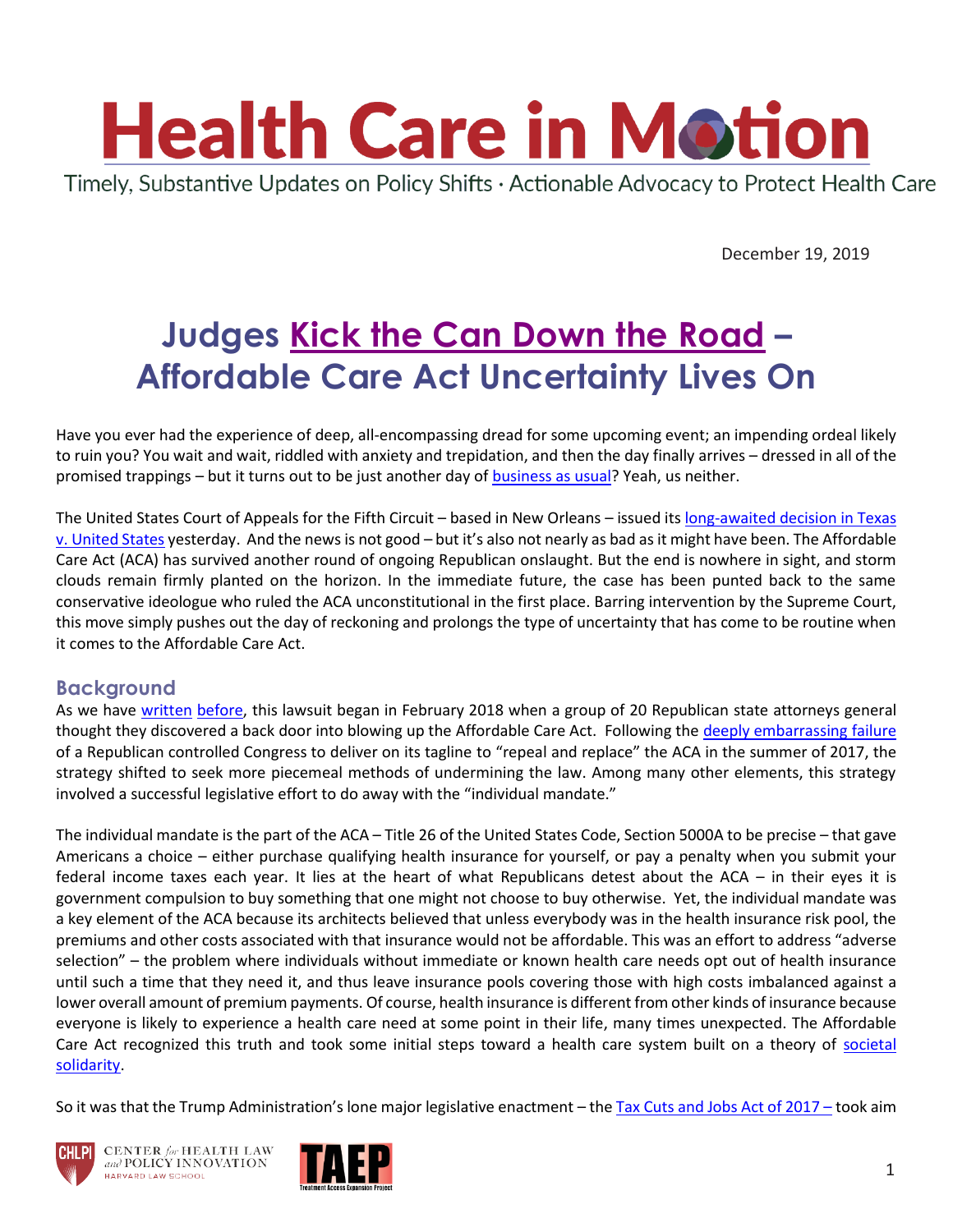at the individual mandate, reducing the penalty associated with failing to buy insurance down to \$0. And this is where the right wing attorneys general saw their opportunity. Their theory is built on the back of the Supreme Court's famous *[NFIB v. Sebelius](https://www.oyez.org/cases/2011/11-393)* case from 2012. That case is widely remembered as a prior iteration of the ongoing Republican assassination campaign against the ACA, rebuffed by Chief Justice John Roberts' opinion that the individual mandate represented a constitutional exercise of Congress's taxing power. Now, with the penalty reduced to \$0, the conservatives argued that this taxing authority evaporated, and so too must the entirety of the law be struck down. These plaintiffs went in search of an ideological bedfellow, and found one in Fort Worth, Texas. Judge Reed O'Connor of the Northern District of Texas – a conservative stalwart who has proven friendly to all manner of attack on progressive lawmaking – issued an opinion in December 2018 that transformed the right wing attorneys general ideological brainstorm into a binding court judgment.

An appeal soon followed, with the federal government choosing ultimately to side with the plaintiffs and take the extraordinary position that a current federal law should be struck down in whole. In response, some 16 progressive state defendants asked the courts to intervene in the case to defend the ACA, and took up that cause on appeal. Later, the U.S. House of Representatives also asked to intervene in the case. Throughout this process, some sticky legal issues about the identity of the parties came to dominate the arguments. On appeal, the court was faced with the question as to whether these states – and some individuals that had been recruited as allies – had the kind of case that federal courts are qualified to hear. Similarly, the question whether the intervening defendants ought to be permitted to argue in the absence of a disagreement between the conservative states and the federal government was an important part of the case. Briefing and argument were completed in July, and then the waiting began.

## **Yesterday's Court of Appeals Decision**

With the opinion now in hand, we can share the news that the ACA has lived [to see another day.](https://www.youtube.com/watch?v=VlbaJA7aO9M) The Fifth Circuit Court of Appeals first dealt with the questions around which parties were properly before it, finding that it was appropriate to hear the case despite the federal government's ultimate decision to agree with the conservative states, their erstwhile courtroom opponents. The court approved the intervention of the progressive states and chose not to rule on whether the U.S. House of Representatives could join the case. Somewhat notably, the court reached the further conclusion that the individual plaintiffs bringing the case also had the right to do so.

But federal courts do not answer theoretical questions – real harm must be on the line. One might ask how an individual plaintiff risks any injury if they fail to comply with the individual mandate and the associated penalty i[s zero dollars.](https://giphy.com/embed/l2Je8kAWvC2ngLf2w) Good question! In contradiction to the Supreme Court's conclusion that the ACA presents individuals with a choice to buy insurance or pay a penalty, the Fifth Circuit relied on some scant evidence to determine that harm might result, in some abstract sense, from the failure to follow the law alone. Distinguished legal scholars – having [previously](https://twitter.com/nicholas_bagley/status/956574420117655554?s=20) exhausted the thesaurus entry for ridiculous to describe other developments in health care under the Trump Administration – have resorted to invoking the word "[balderdash](https://twitter.com/nicholas_bagley/status/1207684726288535554?s=20)" in response. The Fifth Circuit's fragile rationale makes it easy to conclude that they are twisting legal doctrine in order to get a chance to declare the ACA unconstitutional.

And so they do! With these preliminary issues out of the way, the Fifth Circuit ruled that Judge O'Connor is correct in his opinion that the individual mandate cannot be a valid exercise of Congress's taxing power and so must be struck down. But the legal question remains – just because one part of the enormous statute is invalid, does that mean that the whole ACA must be struck down? In legal jargon, this is known as "severability" – asking whether one section of a larger law can be severed from the rest of it, to be ruled on in isolation. On this question, yesterday's opinion takes a curious turn – albeit one that wa[s guessed at](https://reason.com/2019/12/16/where-is-the-fifth-circuits-opinion-in-the-texas-aca-case/?utm_source=dlvr.it&utm_medium=twitter) by legal scholars. Ruling that further analysis is needed to discern legislative intent on severability, the Fifth Circuit has remanded – or sent back – the case to the lower court from whence it came, "to employ a finertoothed comb [] and conduct a more searching inquiry into which provisions of the ACA Congress intended to be inseverable from the individual mandate." This is a punt.